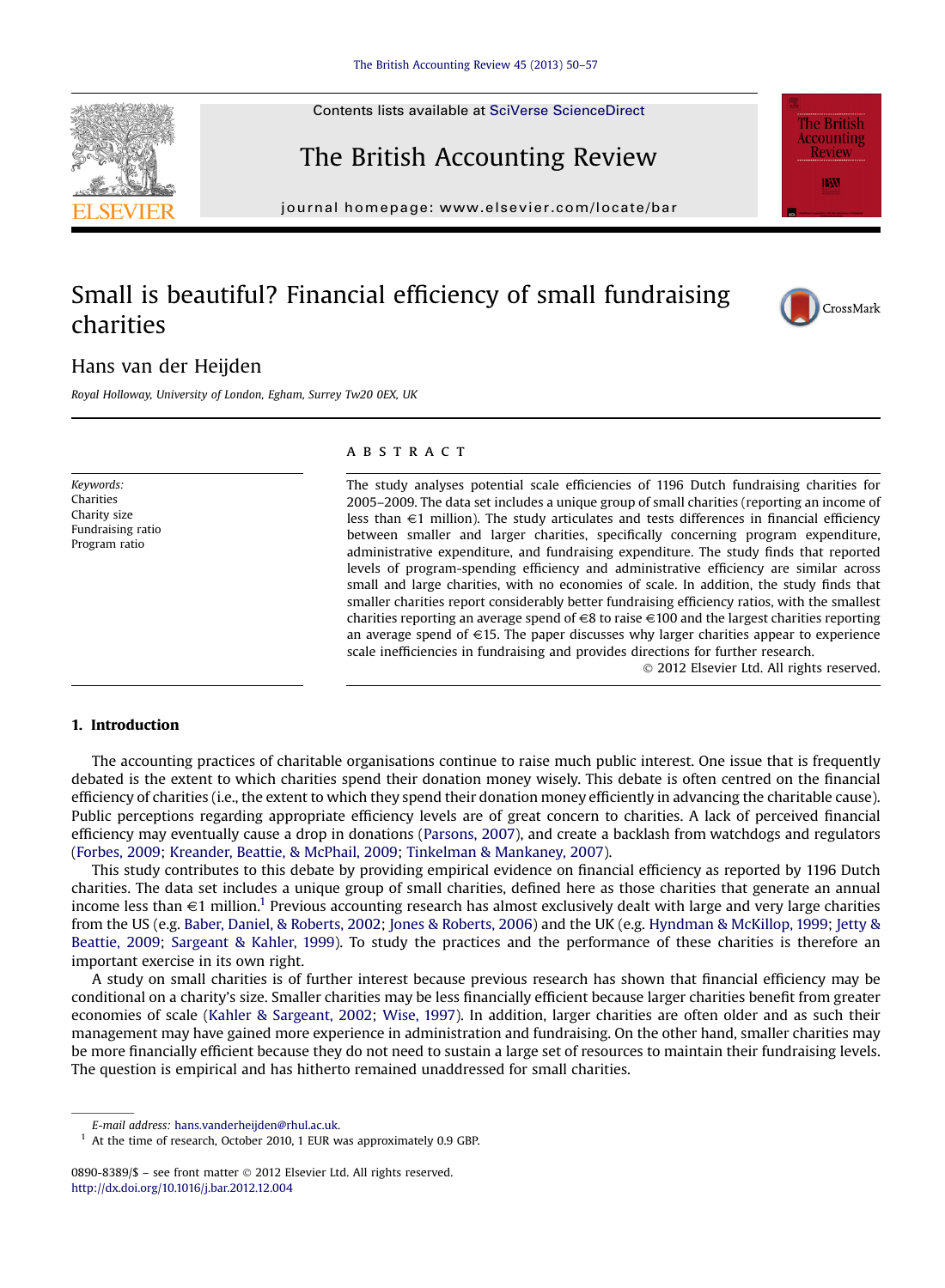To compare the financial efficiency of the different charities, this study examines and compares three sector-specific financial ratios as a function of varying size, using data taken from the charities' annual accounts (an approach in line with e.g. [Hyndman & McKillop, 1999](#page--1-0)). An example of such a ratio is the fundraising ratio: the expenses spent on the generation of funds as a percentage of the amount of funds eventually raised.

It must be emphasised, following [Hyndman and McKillop \(1999\)](#page--1-0) and others, that these ratios are subject to a degree of accounting discretion regarding cost definition and cost classification. In addition, the ratios measure a narrow definition of financial efficiency. Their interpretation should, therefore, not be confused with more liberal interpretations of efficiency, or with judgements regarding the effectiveness of the charity. Efficiency is defined here as the relationship between certain inputs (such as income) and certain outputs (such as expenses). Effectiveness refers to the relationship between those outputs and actual performance. Efficiency is therefore not necessarily connected to the effectiveness of the charity. For example, charities may exhibit very high levels of administrative efficiency, but at the same time suffer from inadequate donor registration or poorly administered fundraising campaigns.2

The study is set against the backdrop of the voluntary sector in the Netherlands, a sector that is relatively large in size in comparison to other countries (see [Burger & Veldheer, 2001;](#page--1-0) for an overview of the origins and growth of the Dutch voluntary sector). The Dutch are active volunteers in charitable activities. In 2009, at least 40% of the population was engaged as a volunteer in unpaid work [\(Schuyt, Gouwenberg, & Bekkers, 2011](#page--1-0)). The paper studies scale efficiencies of charities by examining the annual accounts of 1196 Dutch fundraising charities for 2005–2009. These accounts are available to the general public through the website of the Dutch accreditation body for fundraising charities, the Central Bureau for Fundraising (CBF).

The paper proceeds as follows. First, a brief review of the financial ratios under study is given, followed by hypothesis development regarding the levels of these ratios for smaller charities. Second, the Method section discusses the data set in more detail. The Results section provides the findings of the study. The paper concludes with a discussion of the results and implications for research and practice.

#### 2. Background and hypothesis development

Many national accounting standard-setters have developed a standard structure for the charity income statement ([Connolly & Hyndman, 2004](#page--1-0)). For example, in the UK the Accounting Standards Board developed Statements of Recommended Practice (SORPs, [Charity Commission For England and Wales, 2005\)](#page--1-0). Adherence to these guidelines has done much to improve the quality and comparability of UK charities ([Connolly & Hyndman, 2000](#page--1-0); [Hines & Jones, 1992\)](#page--1-0). There is also a recommended structure for the charity income statement in the Netherlands, first established in 1998 by the Dutch Foundation for Annual Reporting ("Raad voor de Jaarverslaggeving", RJ). According to the structure (Richtlijn 650), charities are advised to divide their income into six categories: [1] income from fundraising activities, [2] income from joint activities with other charities, [3] income from third parties, [4] subsidies from governments, [5] income from investment, and [6] miscellaneous income, all leading to [7] total income. The expenses are divided into three categories: expenses directly related to programs advancing the charitable cause [8], expenses related to the generation of income [9] (which includes cost of fundraising [10]), and general administrative expenses [11], all leading to [12] total expenses.<sup>3</sup>

Much public debate centres on the proportion of money spent on advancing the charitable cause. A ratio expressing this proportion is the program ratio (PR): program-related expenditure divided by total income, or [8]/[7]. Often this ratio is also expressed as program-related expenditure to total expenditure (see [Baber, Roberts, & Visvanathan, 2001;](#page--1-0) [Jones & Roberts,](#page--1-0) [2006](#page--1-0)). The program spending ratio (Dutch: "bestedingsratio") is one of two major ratios prescribed by RJ in Richtlijn 650.

The second ratio used in this study is the administrative cost to total expenditure ratio (ACE for short) and defined as [11]/[12]. This ratio measures the extent to which charities spend money on management and administration. [Kahler and](#page--1-0) [Sargeant \(2002\)](#page--1-0) study this ratio in detail. An alternative version of the ratio puts administrative cost as a percentage of total income, but to preserve comparability with previous research, notably [Kahler and Sargeant \(2002\)](#page--1-0), this study uses the ACE ratio. High administrative cost ratios are known to negatively affect donor contribution levels [\(Tinkelman & Mankaney, 2007\)](#page--1-0).

The third and last ratio, called Fundraising ratio (FR) is defined as the Fundraising Expenditure divided by Fundraising Revenues, or [10]/[1]. Fundraising expenditure is a subset of total revenue generation expenditure. Alternatively, this ratio is to be understood as the amount of euros spent by the charity to raise  $\in$ 100 in funds. It is the second of two major ratios that the RJ recommend that charities disclose (Dutch: "fondsenwervingsratio").<sup>4</sup>

It is worth drawing attention to the difference in interpretation between the first ratio and the other two. The first ratio is to be interpreted as a measure of financial efficiency in the sense that higher levels indicate that more income is directed towards programs and less income to other, non-program related activities. In contrast, the last two ratios are to be interpreted as measures of financial in-efficiency, with higher levels indicating less income is directed towards programs and more income is directed towards administration and fundraising respectively.

<sup>&</sup>lt;sup>2</sup> See a report by the Nonprofi[t Overhead Cost Project \(2004\)](#page--1-0) for a critique of the use of fundraising ratios as measures of efficiency.

<sup>3</sup> Cost category [8] is subdivided into Disaster Relief, Purchasing, Scientific Research, Prevention, Raising Awareness, Individual Aid, Evangelism, Patient Advocacy, General Advocacy, Education, Recreational Activities, and Other. Cost category [9] is subdivided into expenses related to Fundraising [10], Joint Activities, Third-party Activities, Government Subsidies, and Security Investment Costs. Cost category [11] is not further subdivided.

<sup>4</sup> Often this ratio is also expressed as Fundraising Expenditure to Total Expenditure. From 2011 onwards, the Dutch Richtlijn 650 also requires the publication of this ratio.